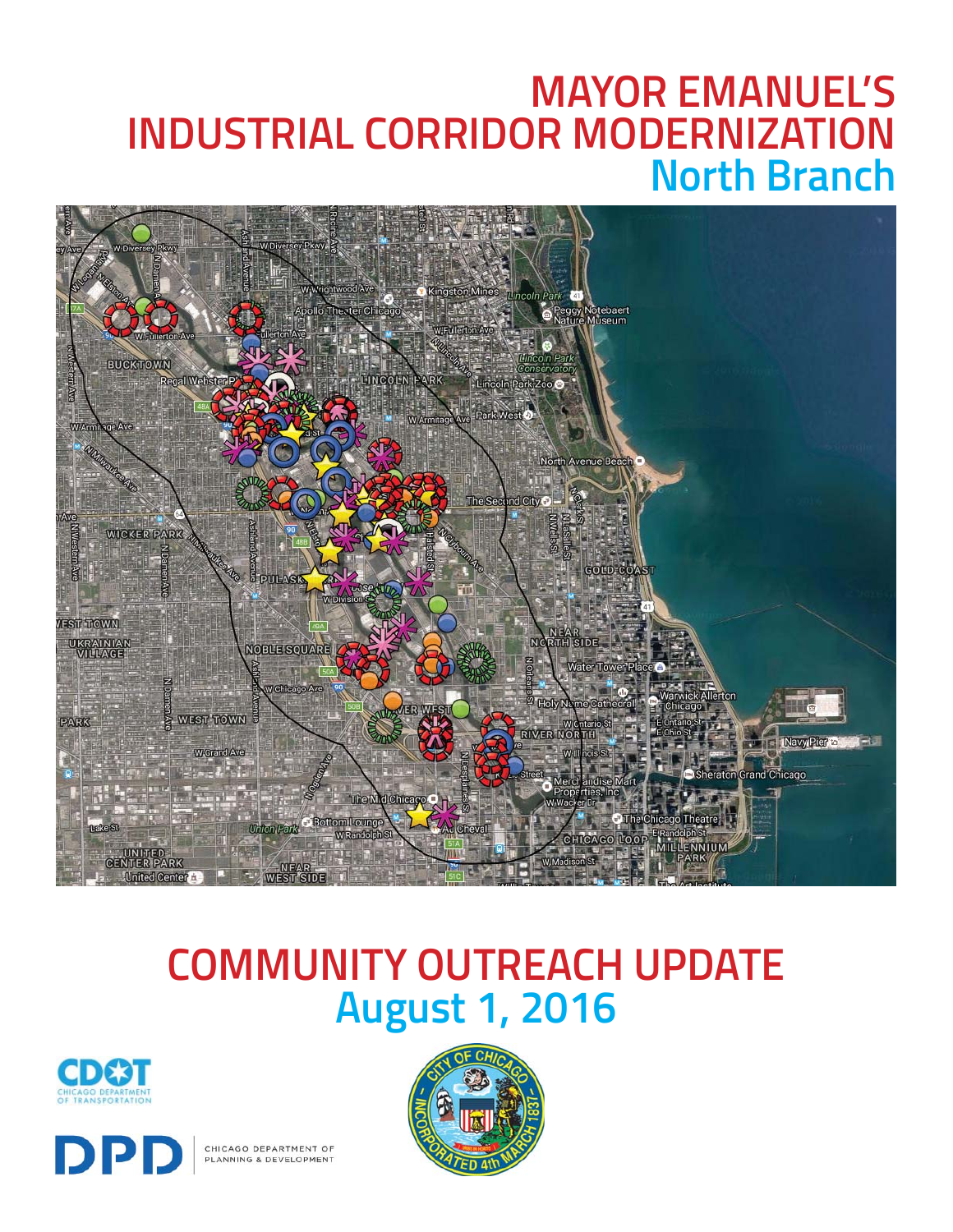## **COMMUNITY OUTREACH UPDATE AUGUST 1, 2016**

Over 160 stakeholders attended three kick-off public meetings held between June 6 and June 8, 2016. A Summary Report was released in June 2016 which outlined the presentation materials and included questions and comments received during the meetings. sMap Social Mapping software was introduced at the three kick-off meetings as DPD's method to obtain continuing input from stakeholders.

**The following is a summary of community outreach efforts including public review meetings and input received during the those meetings, social mapping (sMap), discussions with Alderman, LIRI's, neighborhood groups, and other stakeholders.**

## **MEETINGS**

City staff from DPD and the Chicago Department of Transportation (CDOT) held community meetings in three different locations in and around the North Branch Industrial Corridor in order to inform community stakeholders of the Mayor's Industrial Corridor Modernization initiative. Over 160 residents, business, and community leaders attended and participated in the three meetings:

- June 6, 2016 UI Labs
- June 7, 2016 St. John Cantius Church
- $\blacksquare$  lune 8, 2016 Jesse White Community Center

## **SOCIAL MAPPING (SMAP)**

DPD utilized an innovative, cloud-based mapping tool to obtain community feedback:

- Total # of maps created: 25
- Total # of points marked: 122
- Total # of validations: 410

The information obtained through the sMap social mapping exercise is being used to inform city staff's work in creating the guiding principles and land use scenarios for the NBIC.

The following information is a summary of input received via sMap condensed into main themes. Please see the attached summary maps and along with the sMap site for a detailed record.

#### **Transportation**

The sMap input revealed several areas that will need to be evaluated further as part of the ongoing transportation planning for the study area. There were 27 problematic intersections identified and commented on within the study area. The comments and concerns were primarily related to identifying areas that experience traffic congestion, are unsafe for pedestrians and bicyclists, and areas that have potential to become an important transportation hub within the study area.

#### Highlights:

*Cortland/Ashland.* Many complex transportation conditions are present in this area, with the confluence of several modes of transportation: I90/94, Metra rail and passenger stations, freight rail that serves the industrial uses, arterial roads (used by cars, buses, trucks, pedestrians, bicyclists), bike trails and lanes, and sidewalks. Consequently, there are numerous bridges and viaducts that cause visibility issues. A detailed examination of this area's transportation network is needed to develop solutions that will accommodate the transportation needs of both existing and future land uses.

*North Ave.* Several intersections were identified as needing improvement, particularly along North Ave at Sheffield, Halsted, and Clybourn, and other intersections where angle streets intersect with 1 or more arterial streets. Additionally, a low overpass on North Ave at the UP line frequently causes truck accidents which results in traffic congestion.

*CTA Rail North Ave/Clybourn.* The CTA's Brown/Purple lines and Red line currently diverge near North Ave and Halsted. A suggestion was made to build a new Brown/Purple line station at North and

Halsted and connect it to the existing Red line station and bus routes on North Ave to improve future connectivity to the **NBIC.** 

The sMap input also identified 30 places that are considered key components to the study area's transportation network. The comments primarily focused on improving transit connections between Goose Island, the industrial corridor, and the adjacent areas to facilitate more convenient access to retail as the area develops.

#### Highlights:

*Inter and intra-connectivity.* Bike lanes and pedestrian access were noted as an important part of the transportation network. Opportunities to improve the system include evaluating enhancements on Cortland between Elston and Clybourn to accommodate additional bicyclists and pedestrians, improving the linkages to the 606 trail, improving connections to the independent retailers on Clybourn by adding bus service and improving way finding, evaluating the level of service on the Webster and Division bridges, and identifying new east-west connections including potentially the Blackhawk bridge.

#### **Community Assets**

The sMap input identified 18 places that are considered assets to the community that should be maintained or enhanced.

#### Highlights:

*Economic assets.* Several companies were noted as being important to this community's authentic character including Horween Leather, Morton Salt, UI Labs, and the unique independently owned restaurants within the study area (i.e. Armitage/Halsted, Randolph and others) could provide a unique experience to future employees and visitors of the NBIC.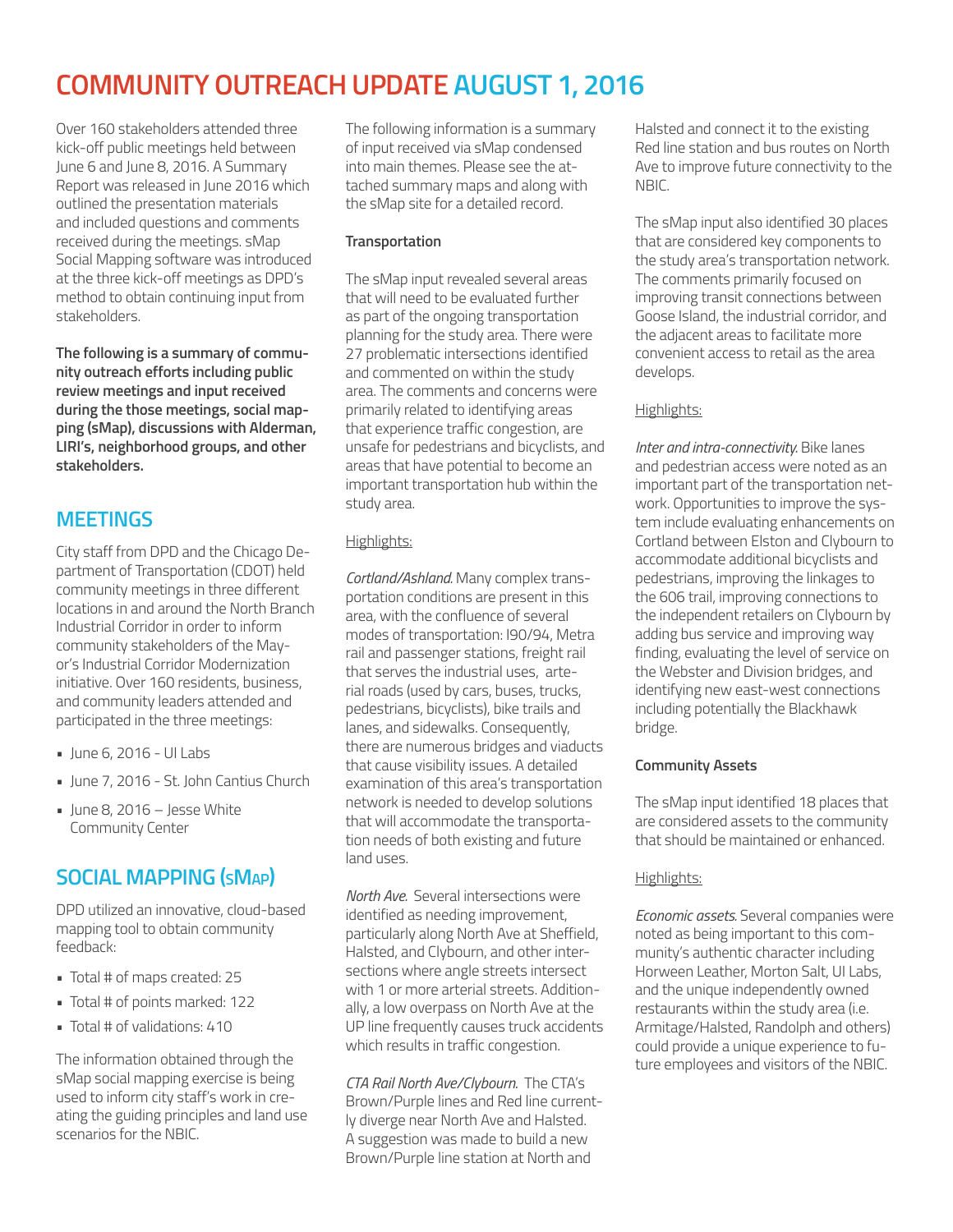*Structures.* Several physical structures were noted, including the historic swing bridge, the 606 multi-use trail, and boat houses and slips that promote recreation along the river.

#### **Redevelopment**

There are many underutilized areas within the NBIC study area which can be viewed as opportunities to unlock the economic potential in the area. It was noted that careful planning is needed to ensure that the area grows in a manner consistent with the areas goals, and that previous planning efforts could provide valuable insight. There were 10 sites identified that were considered to have a potentially significant impact on the area if they were to be developed or redeveloped in the short term. sMap users also offered several suggestions concerning the compatibility of current land uses, and best use of property given the goal of modernizing the industrial corridor.

#### Highlights:

*Large Redevelopment Opportunities.* The Finkl area was noted as being suitable for an "urban innovation district" which could accommodate tech office, light industrial/ manufacturing, last-mile distribution, R and D, and corporate campus development. The Tribune site was noted as an opportunity to continue the revitalization of the industrial corridor through a mix of uses.

*Land Use Compatibility.* Input suggested there may be existing land uses that may be incompatible with the goals of modernizing the industrial corridor:

- The city's Streets and Sanitation facility could be better utilized for a purpose more consistent with achieving the current goals of the NBIC modernization effort.
- The site design of certain retail buildings may discourage pedestrian accessibility.
- Existing industrial outdoor operations may be incompatible with other adjacent uses.
- Changes in land uses should consider compatibility with adjacent land uses.

### **STAKEHOLDER MEETINGS**

City staff have conducted ongoing briefings with Aldermen and LIRI's to keep them up to date on the progress of this initiative.

Additionally, conversations with numerous neighborhood groups and organizations near the study area will be scheduled during this community outreach effort.

#### **Next Steps**

City staff will hold an informational meeting at UI Labs on Wednesday, August 10 from 6 to 7:30pm to present stakeholders with an update on the progress made towards creating goals, land use scenarios, and recommendations which will guide future growth within the NBIC.

City staff will continue to meet with Alderman, LIRI's, neighborhood groups and stakeholders to receive and consider their feedback.